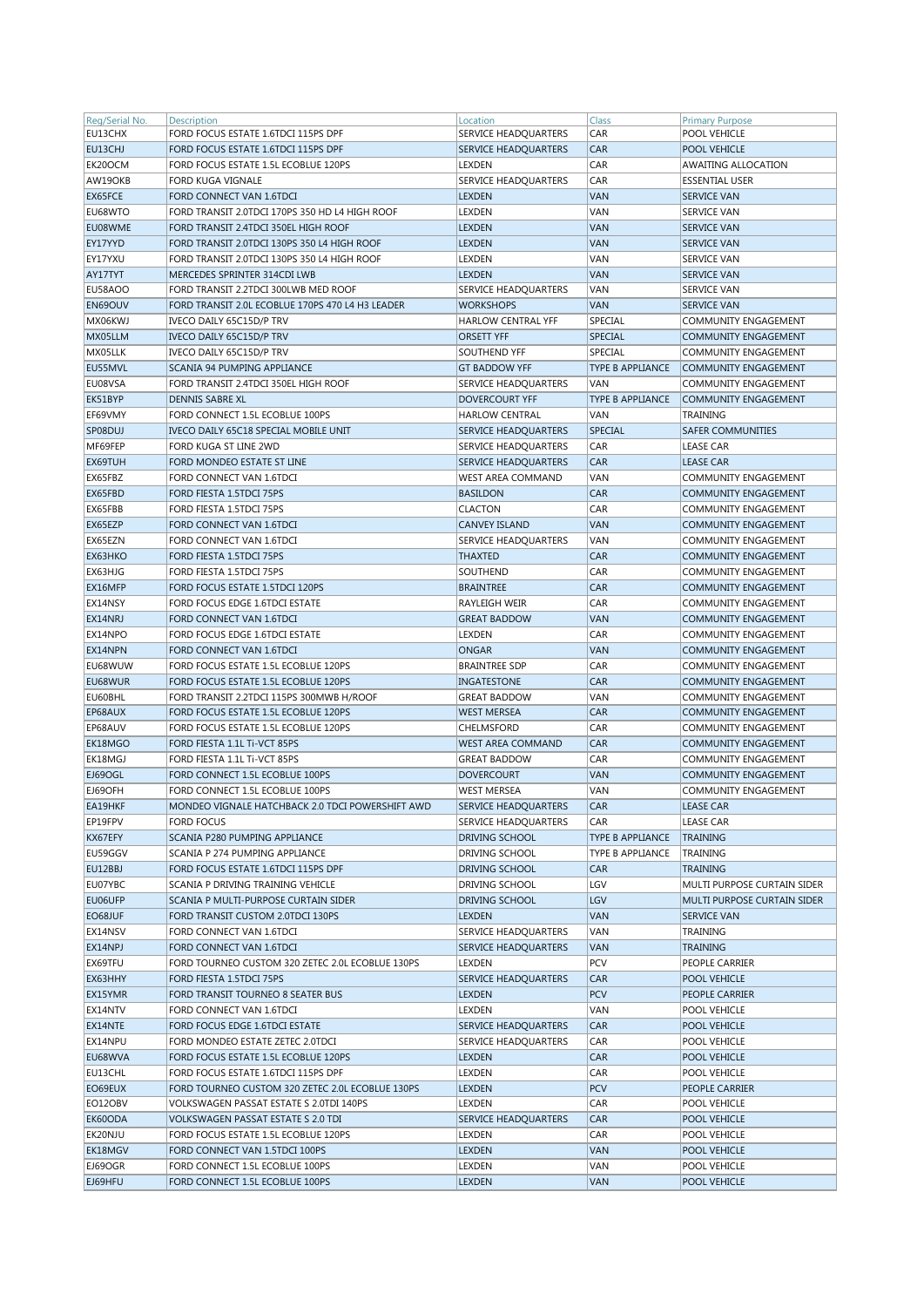| DF68UHP        | <b>VOLKSWAGEN PASSAT 2.0 TDI SE BUSINESS</b>       | LEXDEN                      | CAR                     | <b>LEASE CAR</b>            |
|----------------|----------------------------------------------------|-----------------------------|-------------------------|-----------------------------|
| EO68JWZ        | FORD CONNECT 1.5L ECOBLUE 100PS                    | <b>WIVENHOE</b>             | VAN                     | COMMUNITY ENGAGEMENT        |
| EO68JWP        | FORD CONNECT 1.5L ECOBLUE 100PS                    | <b>CORRINGHAM</b>           | <b>VAN</b>              | <b>COMMUNITY ENGAGEMENT</b> |
| EO68JWK        | FORD CONNECT 1.5L ECOBLUE 100PS                    | <b>WIVENHOE</b>             | VAN                     | COMMUNITY ENGAGEMENT        |
| EO68JWG        | FORD CONNECT 1.5L ECOBLUE 100PS                    | SERVICE HEADQUARTERS        | <b>VAN</b>              | COMMUNITY ENGAGEMENT        |
| EO68JVW        | FORD CONNECT 1.5L ECOBLUE 100PS                    | MALDON                      | VAN                     | COMMUNITY ENGAGEMENT        |
| EO68JVU        | FORD CONNECT 1.5L ECOBLUE 100PS                    | SOUTHEND                    | <b>VAN</b>              | <b>COMMUNITY ENGAGEMENT</b> |
| EO68JUT        | FORD CONNECT 1.5L ECOBLUE 100PS                    | SIBLE HEDINGHAM             | VAN                     | <b>COMMUNITY ENGAGEMENT</b> |
| EJ69XMM        | FORD CONNECT 1.5L ECOBLUE 100PS                    | SERVICE HEADQUARTERS        | <b>VAN</b>              | <b>SERVICE VAN</b>          |
| GD68LZF        | VOLKSWAGEN T-ROC R-LINE TDI                        | SERVICE HEADQUARTERS        | CAR                     | <b>LEASE CAR</b>            |
| EO68OTL        | LANDROVER DISCOVERY SPORT SE TECH TD4              | <b>SERVICE HEADQUARTERS</b> | <b>CAR</b>              | <b>ESSENTIAL USER</b>       |
| EO18BXH        | <b>BMW 320i</b>                                    | SERVICE HEADQUARTERS        | CAR                     | <b>ESSENTIAL USER</b>       |
| EN15OLA        | FORD RANGER 4X4 2.2TDCI DOUBLE CAB                 | SERVICE HEADQUARTERS        | <b>MULTIPLE DRIVE</b>   | <b>TRAINING</b>             |
| <b>SDD 332</b> | <b>VOLVO V50 ESTATE</b>                            | <b>EAST AREA COMMAND</b>    | <b>CAR</b>              | <b>ESSENTIAL USER</b>       |
| LV67UKJ        | <b>SEAT LEON FR TECH</b>                           | SERVICE HEADQUARTERS        | CAR                     | <b>ESSENTIAL USER</b>       |
| KJ19HXX        | HYUNDAI TUCSON 1.6 CRDI SE NAV                     | SERVICE HEADQUARTERS        | CAR                     | <b>LEASE CAR</b>            |
| GF68WGX        | VOLKSWAGEN T-ROC R-LINE TSI EVO                    |                             | CAR                     | <b>LEASE CAR</b>            |
|                |                                                    | SERVICE HEADQUARTERS        |                         |                             |
| EX69XMF        | FORD KUGA ST LINE 2WD                              | SERVICE HEADQUARTERS        | <b>CAR</b>              | <b>LEASE CAR</b>            |
| EU16AUY        | LANDROVER DISCOVERY SPORT 2.0L TD4 (150HP) SE TECH | WEST AREA COMMAND           | CAR                     | <b>LEASE CAR</b>            |
| EU13CHH        | FORD FOCUS ESTATE 1.6TDCI 115PS DPF                | <b>BASILDON</b>             | <b>CAR</b>              | POOL VEHICLE                |
| EK67RTO        | <b>RENAULT MEGANE</b>                              | SERVICE HEADQUARTERS        | CAR                     | <b>ESSENTIAL USER</b>       |
| VX67KZA        | VAUXHALL INSIGNIA                                  | <b>MALDON</b>               | <b>CAR</b>              | <b>ESSENTIAL USER</b>       |
| KX67EGD        | SCANIA P280 PUMPING APPLIANCE                      | <b>BURNHAM</b>              | TYPE B APPLIANCE        | <b>RESCUE PUMP</b>          |
| KX66CCE        | SCANIA P280 PUMPING APPLIANCE                      | <b>CLACTON</b>              | TYPE B APPLIANCE        | <b>WATER TENDER</b>         |
| KX65BYM        | SCANIA P280 HEAVY RESCUE PUMP                      | <b>COLCHESTER</b>           | <b>TYPE B APPLIANCE</b> | <b>HEAVY RESCUE</b>         |
| KX18BNN        | SCANIA P280 PUMPING APPLIANCE                      | <b>CLACTON</b>              | <b>TYPE B APPLIANCE</b> | <b>RESCUE PUMP</b>          |
| KX17BWC        | SCANIA P280 PUMPING APPLIANCE                      | <b>FRINTON</b>              | TYPE B APPLIANCE        | <b>RESCUE PUMP</b>          |
| HN67XNE        | <b>FORD FOCUS</b>                                  | <b>LEXDEN</b>               | <b>CAR</b>              | <b>ESSENTIAL USER</b>       |
| HN67AWV        | FORD FOCUS ST ESTATE                               | CHELMSFORD                  | CAR                     | <b>ESSENTIAL USER</b>       |
| GX19AYU        | MERCEDES SPRINTER 6 X 6                            | <b>BURNHAM</b>              | SPECIAL                 | <b>WATER TENDER</b>         |
| GX19AYG        | MERCEDES SPRINTER 6 X 6                            | MANNINGTREE                 | SPECIAL                 | <b>WATER TENDER</b>         |
| FM14FSX        | <b>AUDI A4 SALOON</b>                              | <b>BURNHAM</b>              | <b>CAR</b>              | <b>ESSENTIAL USER</b>       |
| FJ16FSX        | SCANIA P280 PUMPING APPLIANCE                      | <b>COLCHESTER</b>           | TYPE B APPLIANCE        | <b>WATER TENDER</b>         |
| FJ16FSV        | SCANIA P280 PUMPING APPLIANCE                      | WEELEY                      | TYPE B APPLIANCE        | <b>RESCUE PUMP</b>          |
| EU59HNX        | SCANIA BRONTO F32 ALP                              | <b>COLCHESTER</b>           | SPECIAL                 | AERIAL LADDER PLATFORM      |
| EU59GGY        | SCANIA P 274 PUMPING APPLIANCE                     | MANNINGTREE                 | <b>TYPE B APPLIANCE</b> | <b>RESCUE PUMP</b>          |
| EU57NVY        | SCANIA P 270 PUMPING APPLIANCE                     | TILLINGHAM                  | TYPE B APPLIANCE        | <b>RESCUE PUMP</b>          |
| EU13CHV        | FORD FOCUS ESTATE 1.6TDCI 115PS DPF                | MANNINGTREE                 | <b>CAR</b>              | POOL VEHICLE                |
| EU12BBF        | FORD FOCUS ESTATE 1.6TDCI 115PS DPF                | TIPTREE                     | CAR                     | POOL VEHICLE                |
| EU10FTE        | SCANIA P280 PUMPING APPLIANCE                      | <b>WIVENHOE</b>             | <b>TYPE B APPLIANCE</b> | <b>RESCUE PUMP</b>          |
| EU10FTC        | SCANIA P280 PUMPING APPLIANCE                      | TIPTREE                     | <b>TYPE B APPLIANCE</b> | <b>RESCUE PUMP</b>          |
| EU10FSY        | SCANIA P280 PUMPING APPLIANCE                      | <b>WEST MERSEA</b>          | TYPE B APPLIANCE        | <b>RESCUE PUMP</b>          |
| EU10FSX        | SCANIA P280 PUMPING APPLIANCE                      | <b>BRIGHTLINGSEA</b>        | TYPE B APPLIANCE        | <b>RESCUE PUMP</b>          |
| EU09PZT        | INCIDENT COMMAND & SUPPORT UNIT                    | <b>FRINTON</b>              | SPECIAL                 | <b>CONTROL UNIT</b>         |
| EU09OKK        | SCANIA FOAM VEHICLE HOOKLIFT                       | <b>MALDON</b>               | SPECIAL                 | <b>HOOKLIFT</b>             |
| EU09LPZ        | SCANIA P 274 PUMPING APPLIANCE                     | <b>DOVERCOURT</b>           | TYPE B APPLIANCE        | <b>WATER TENDER</b>         |
| EU09LPP        | SCANIA P 274 PUMPING APPLIANCE                     | <b>DOVERCOURT</b>           | TYPE B APPLIANCE        | <b>RESCUE PUMP</b>          |
| EU09LPO        | SCANIA P 274 PUMPING APPLIANCE                     | <b>MALDON</b>               | TYPE B APPLIANCE        | <b>RESCUE PUMP</b>          |
| EU09LPN        | SCANIA P 274 PUMPING APPLIANCE                     | MALDON                      | TYPE B APPLIANCE        | <b>WATER TENDER</b>         |
| EU08LYG        | SCANIA P 270 PUMPING APPLIANCE                     | <b>TOLLESBURY</b>           | TYPE B APPLIANCE        | <b>RESCUE PUMP</b>          |
| EN15OMT        | FORD RANGER 4X4 2.2TDCI DOUBLE CAB                 | <b>WEST MERSEA</b>          | MULTIPLE DRIVE          | <b>WATER RESCUE</b>         |
| EN15OMC        | FORD RANGER 4X4 2.2TDCI DOUBLE CAB                 | <b>FRINTON</b>              | MULTIPLE DRIVE          | CONTROL UNIT                |
| AY19GDX        | AUDI A6 AVANT                                      | SERVICE HEADQUARTERS        | CAR                     | <b>ESSENTIAL USER</b>       |
| AV16SXZ        | MERCEDES SPRINTER 516 BLUETEC LWB 4X4              | <b>COLCHESTER</b>           | SPECIAL                 | <b>WATER RESCUE</b>         |
|                |                                                    |                             |                         |                             |
| LL68LFG        | AUDI Q2 S LINE 35 TFSI                             | <b>HARLOW CENTRAL</b>       | CAR                     | LEASE CAR                   |
| KX67EFZ        | SCANIA P280 PUMPING APPLIANCE                      | <b>HARLOW CENTRAL</b>       | TYPE B APPLIANCE        | <b>RESCUE PUMP</b>          |
| KX67EFW        | SCANIA P280 PUMPING APPLIANCE                      | <b>HARLOW CENTRAL</b>       | TYPE B APPLIANCE        | <b>WATER TENDER</b>         |
| KX18BSZ        | SCANIA P280 PUMPING APPLIANCE                      | WITHAM                      | TYPE B APPLIANCE        | <b>WATER TENDER</b>         |
| KX18BSY        | SCANIA P280 PUMPING APPLIANCE                      | <b>HALSTEAD</b>             | TYPE B APPLIANCE        | <b>RESCUE PUMP</b>          |
| KX18BLJ        | SCANIA P280 PUMPING APPLIANCE                      | HALSTEAD                    | TYPE B APPLIANCE        | <b>WATER TENDER</b>         |
| KX18BLF        | SCANIA P280 PUMPING APPLIANCE                      | WITHAM                      | TYPE B APPLIANCE        | <b>RESCUE PUMP</b>          |
| KX17BWJ        | SCANIA P280 PUMPING APPLIANCE                      | SAFFRON WALDEN              | TYPE B APPLIANCE        | <b>WATER TENDER</b>         |
| KX17BWH        | SCANIA P280 PUMPING APPLIANCE                      | SAFFRON WALDEN              | TYPE B APPLIANCE        | <b>RESCUE PUMP</b>          |
| KX17BWD        | SCANIA P280 PUMPING APPLIANCE                      | <b>DUNMOW</b>               | TYPE B APPLIANCE        | <b>WATER TENDER</b>         |
| KX15EKW        | SCANIA P280 HEAVY RESCUE PUMP                      | <b>NEWPORT</b>              | TYPE B APPLIANCE        | <b>HEAVY RESCUE</b>         |
| KU17RNZ        | <b>BMW 320D</b>                                    | GRAYS                       | CAR                     | <b>ESSENTIAL USER</b>       |
| GX19AYF        | MERCEDES SPRINTER 6 X 6                            | <b>STANSTED</b>             | MULTIPLE DRIVE          | <b>WILDLAND FIRE</b>        |
| FJ16FSS        | SCANIA P280 PUMPING APPLIANCE                      | <b>DUNMOW</b>               | TYPE B APPLIANCE        | <b>RESCUE PUMP</b>          |
|                | FORD FOCUS 1.6TDCI 90 DPF                          | <b>LEXDEN</b>               | CAR                     | POOL VEHICLE                |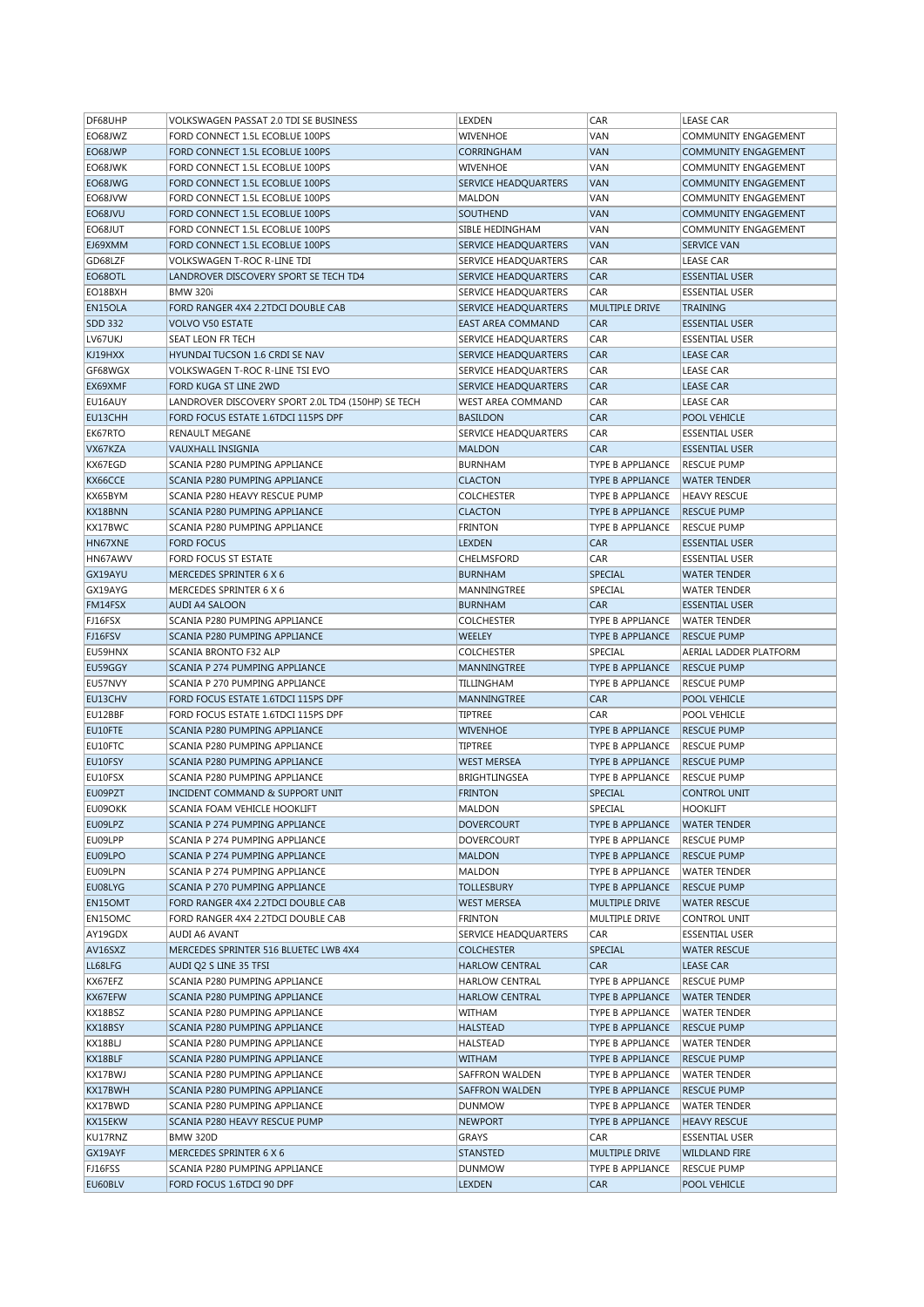| EU59GHD | SCANIA P 274 PUMPING APPLIANCE          | STANSTED                    | TYPE B APPLIANCE        | <b>RESCUE PUMP</b>            |
|---------|-----------------------------------------|-----------------------------|-------------------------|-------------------------------|
| EU59GHB | SCANIA P 274 PUMPING APPLIANCE          | THAXTED                     | TYPE B APPLIANCE        | <b>RESCUE PUMP</b>            |
| EU59GHA | SCANIA P 274 PUMPING APPLIANCE          | WETHERSFIELD                | TYPE B APPLIANCE        | <b>RESCUE PUMP</b>            |
| EU13CHO | FORD FOCUS ESTATE 1.6TDCI 115PS DPF     | <b>BRAINTREE</b>            | <b>CAR</b>              | <b>POOL VEHICLE</b>           |
| EU11LBJ | <b>SCANIA WATER BOWSER</b>              | HALSTEAD                    | SPECIAL                 | <b>WATER BOWSER</b>           |
| EU11AWC | FORD RANGER 4X4 2.5TDCI DOUBLE CAB      | COGGESHALL                  | <b>MULTIPLE DRIVE</b>   | <b>FIRST RESPONSE</b>         |
| EU10FTD | SCANIA P280 PUMPING APPLIANCE           | COGGESHALL                  | TYPE B APPLIANCE        | <b>RESCUE PUMP</b>            |
|         | SCANIA P280 PUMPING APPLIANCE           |                             |                         |                               |
| EU10FSZ |                                         | <b>BRAINTREE</b>            | TYPE B APPLIANCE        | <b>WATER TENDER</b>           |
| EU10AUK | FORD RANGER 4X4 2.5TDCI DOUBLE CAB      | INGATESTONE                 | MULTIPLE DRIVE          | <b>FIRST RESPONSE</b>         |
| EU09OKL | SCANIA FOAM VEHICLE HOOKLIFT            | <b>STANSTED</b>             | SPECIAL                 | <b>HOOKLIFT</b>               |
| EU09LPV | SCANIA P 274 PUMPING APPLIANCE          | <b>BRAINTREE</b>            | TYPE B APPLIANCE        | <b>RESCUE PUMP</b>            |
| EU08LYC | SCANIA P 270 PUMPING APPLIANCE          | <b>LEADEN RODING</b>        | <b>TYPE B APPLIANCE</b> | <b>RESCUE PUMP</b>            |
| EU08LYA | SCANIA P 270 PUMPING APPLIANCE          | SIBLE HEDINGHAM             | TYPE B APPLIANCE        | <b>RESCUE PUMP</b>            |
| EU06UFL | DENNIS DAGGER FIRE APPLIANCE            | <b>OLD HARLOW</b>           | TYPE B APPLIANCE        | <b>RESCUE PUMP</b>            |
| EJ17RUY | AUDI A4 AVANT                           | <b>SERVICE HEADQUARTERS</b> | <b>CAR</b>              | <b>ESSENTIAL USER</b>         |
| AY16OVS | MERCEDES SPRINTER 516 BLUETEC MWB 4X4   | <b>NEWPORT</b>              | SPECIAL                 | <b>WATER RESCUE</b>           |
| AV65UVX | MERCEDES SPRINTER 516CDI                | <b>BRAINTREE</b>            | <b>SPECIAL</b>          | <b>HAZMAT</b>                 |
| Y221FOO | SCANIA HOSE LAYING LORRY                | RAYLEIGH WEIR               | SPECIAL                 | <b>HOSE LAYER</b>             |
| LX16RFO | VAUXHALL INSIGNIA ESTATE                | RAYLEIGH WEIR               | <b>CAR</b>              | <b>ESSENTIAL USER</b>         |
| KX66EWE |                                         |                             |                         |                               |
|         | SCANIA P280 PUMPING APPLIANCE           | LEIGH                       | TYPE B APPLIANCE        | <b>RESCUE PUMP</b>            |
| KX66EWA | SCANIA P280 PUMPING APPLIANCE           | <b>SOUTHEND</b>             | TYPE B APPLIANCE        | <b>WATER TENDER</b>           |
| KX66CAV | SCANIA P280 PUMPING APPLIANCE           | SOUTHEND                    | TYPE B APPLIANCE        | <b>RESCUE PUMP</b>            |
| KX66CAO | SCANIA P280 PUMPING APPLIANCE           | SOUTH WOODHAM FERRER        | <b>TYPE B APPLIANCE</b> | <b>RESCUE PUMP</b>            |
| KX65BYZ | SCANIA P280 HEAVY RESCUE PUMP           | CHELMSFORD                  | TYPE B APPLIANCE        | <b>HEAVY RESCUE</b>           |
| KX17BXM | SCANIA P280 PUMPING APPLIANCE           | <b>GREAT BADDOW</b>         | TYPE B APPLIANCE        | <b>RESCUE PUMP</b>            |
| KX17BVS | SCANIA P280 PUMPING APPLIANCE           | <b>CANVEY ISLAND</b>        | TYPE B APPLIANCE        | <b>WATER TENDER</b>           |
| KX17BVR | SCANIA P280 PUMPING APPLIANCE           | <b>CANVEY ISLAND</b>        | <b>TYPE B APPLIANCE</b> | <b>RESCUE PUMP</b>            |
| KX15EKY | SCANIA P280 HEAVY RESCUE PUMP           | RAYLEIGH WEIR               | TYPE B APPLIANCE        | <b>HEAVY RESCUE</b>           |
| FJ16FSY | SCANIA P280 PUMPING APPLIANCE           | <b>CHELMSFORD</b>           | <b>TYPE B APPLIANCE</b> | <b>WATER TENDER</b>           |
| EX14NTT | FORD CONNECT VAN 1.6TDCI                | SOUTH WOODHAM FERRER        | VAN                     | <b>TRAINING</b>               |
|         |                                         |                             |                         |                               |
| EX14NTF | FORD CONNECT VAN 1.6TDCI                | <b>CHELMSFORD</b>           | <b>VAN</b>              | <b>TRAINING</b>               |
| EX14NPP | FORD FOCUS EDGE 1.6TDCI ESTATE          | RAYLEIGH WEIR               | CAR                     | POOL VEHICLE                  |
| EU62BBJ | MERCEDES SPRINTER 516CDI LWB 4X4 HR     | LEIGH                       | SPECIAL                 | <b>WATER RESCUE</b>           |
| EU60BLJ | FORD FOCUS 1.6TDCI 90 DPF               | RAYLEIGH WEIR               | CAR                     | POOL VEHICLE                  |
| EU59GGZ | SCANIA P 274 PUMPING APPLIANCE          | <b>ROCHFORD</b>             | TYPE B APPLIANCE        | <b>RESCUE PUMP</b>            |
| EU13CHN | FORD FOCUS ESTATE 1.6TDCI 115PS DPF     | RAYLEIGH WEIR               | CAR                     | POOL VEHICLE                  |
| EU10FTA | SCANIA P280 PUMPING APPLIANCE           | <b>HAWKWELL</b>             | TYPE B APPLIANCE        | <b>RESCUE PUMP</b>            |
| EU10FSS | SCANIA BRONTO F32 ALP                   | SOUTHEND                    | SPECIAL                 | AERIAL LADDER PLATFORM        |
| EU10FSP | SCANIA BRONTO F32 ALP                   | <b>CHELMSFORD</b>           | <b>SPECIAL</b>          | <b>AERIAL LADDER PLATFORM</b> |
| EU06UFM | DENNIS DAGGER FIRE APPLIANCE            | <b>SHOEBURYNESS</b>         | TYPE B APPLIANCE        | <b>RESCUE PUMP</b>            |
| EO65WYS | <b>FORD KUGA</b>                        | SERVICE HEADQUARTERS        | <b>CAR</b>              | <b>ESSENTIAL USER</b>         |
| EN68WVS |                                         | SOUTHEND                    | CAR                     |                               |
|         | FORD KUGA ST-LINE                       |                             |                         | LEASE CAR                     |
| EJ68KUD | FORD KUGA VIGNALE DIESEL ESTATE 2.0TDCI | <b>RAYLEIGH WEIR</b>        | <b>CAR</b>              | <b>LEASE CAR</b>              |
| AV65UVW | MERCEDES SPRINTER 516CDI                | RAYLEIGH WEIR               | SPECIAL                 | <b>HAZMAT</b>                 |
| AU67SSO | <b>FORD KUGA</b>                        | EAST AREA COMMAND           | CAR                     | <b>ESSENTIAL USER</b>         |
| AE10FHJ | MERCEDES BENZ UNIMOG 5000 LWB           | <b>CHELMSFORD</b>           | SPECIAL                 | <b>ANIMAL RESCUE</b>          |
| LL17GVO | <b>FORD KUGA</b>                        | ORSETT                      | CAR                     | <b>ESSENTIAL USER</b>         |
| KX67EGC | SCANIA P280 PUMPING APPLIANCE           | EPPING                      | TYPE B APPLIANCE        | <b>RESCUE PUMP</b>            |
| KX66EWF | SCANIA P280 PUMPING APPLIANCE           | <b>BASILDON</b>             | TYPE B APPLIANCE        | <b>WATER TENDER</b>           |
| KX66EVY | SCANIA P280 PUMPING APPLIANCE           | <b>ORSETT</b>               | TYPE B APPLIANCE        | <b>RESCUE PUMP</b>            |
| KX66EVG | SCANIA P280 PUMPING APPLIANCE           | BASILDON                    | TYPE B APPLIANCE        | <b>RESCUE PUMP</b>            |
| KX66CCK | SCANIA P280 PUMPING APPLIANCE           | INGATESTONE                 | TYPE B APPLIANCE        | <b>RESCUE PUMP</b>            |
| KX65BZE | SCANIA P280 HEAVY RESCUE PUMP           | GRAYS                       | TYPE B APPLIANCE        | <b>HEAVY RESCUE</b>           |
| KX65BZD | SCANIA P280 HEAVY RESCUE PUMP           | <b>BRENTWOOD</b>            | TYPE B APPLIANCE        | <b>HEAVY RESCUE</b>           |
| KX65BYY | SCANIA P280 HEAVY RESCUE PUMP           |                             |                         |                               |
|         | SCANIA P280 PUMPING APPLIANCE           | LOUGHTON                    | TYPE B APPLIANCE        | <b>HEAVY RESCUE</b>           |
| KX18BNO |                                         | CORRINGHAM                  | TYPE B APPLIANCE        | <b>RESCUE PUMP</b>            |
| KX17BXK | SCANIA P280 PUMPING APPLIANCE           | WALTHAM ABBEY               | TYPE B APPLIANCE        | <b>RESCUE PUMP</b>            |
| JE11YSS | MAZDA 6                                 | WEST AREA COMMAND           | CAR                     | <b>ESSENTIAL USER</b>         |
| GX19AYH | MERCEDES SPRINTER 6 X 6                 | BILLERICAY                  | MULTIPLE DRIVE          | <b>WILDLAND FIRE</b>          |
| FJ16FSZ | SCANIA P280 PUMPING APPLIANCE           | GRAYS                       | TYPE B APPLIANCE        | <b>WATER TENDER</b>           |
| EX65FBL | FORD CONNECT VAN 1.6TDCI                | GRAYS                       | VAN                     | POOL VEHICLE                  |
| EX14NSO | FORD CONNECT VAN 1.6TDCI                | <b>ORSETT</b>               | VAN                     | <b>TRAINING</b>               |
| EU59HNW | SCANIA BRONTO F32 ALP                   | GRAYS                       | SPECIAL                 | AERIAL LADDER PLATFORM        |
| EU59HNV | SCANIA FOAM VEHICLE HOOKLIFT            | <b>ORSETT</b>               | <b>SPECIAL</b>          | <b>HOOKLIFT</b>               |
| EU59GHF | SCANIA P 274 PUMPING APPLIANCE          | BILLERICAY                  | TYPE B APPLIANCE        | <b>RESCUE PUMP</b>            |
| EU59GGX | SCANIA P 274 PUMPING APPLIANCE          | ONGAR                       | TYPE B APPLIANCE        | <b>RESCUE PUMP</b>            |
| EU12BBE |                                         |                             |                         |                               |
|         | FORD FOCUS ESTATE 1.6TDCI 115PS DPF     | <b>GRAYS SDP</b>            | CAR                     | POOL VEHICLE                  |
| EU11LBK | SCANIA WATER BOWSER                     | CORRINGHAM                  | SPECIAL                 | <b>WATER BOWSER</b>           |
| EU10FSV | SCANIA P280 PUMPING APPLIANCE           | <b>BRENTWOOD</b>            | TYPE B APPLIANCE        | <b>WATER TENDER</b>           |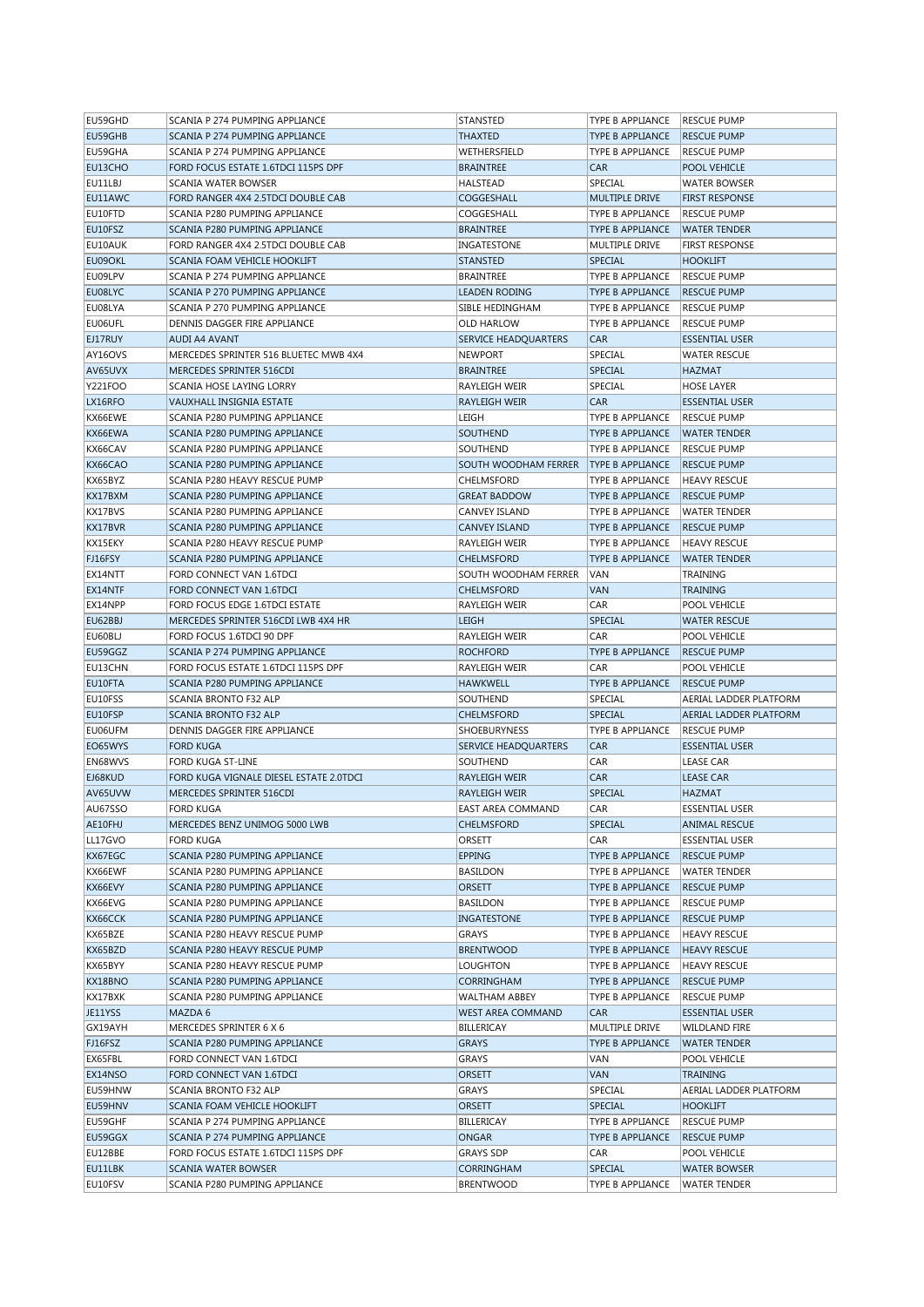| EU09PZS        | INCIDENT COMMAND & SUPPORT UNIT              | <b>BASILDON</b>             | SPECIAL                 | <b>CONTROL UNIT</b>          |
|----------------|----------------------------------------------|-----------------------------|-------------------------|------------------------------|
| EU09LPY        | SCANIA P 274 PUMPING APPLIANCE               | <b>WICKFORD</b>             | <b>TYPE B APPLIANCE</b> | <b>RESCUE PUMP</b>           |
| EN15OLE        | FORD RANGER 4X4 2.2TDCI DOUBLE CAB           | ORSETT                      | MULTIPLE DRIVE          | <b>WATER RESCUE</b>          |
| EG66EPL        | <b>FORD KUGA</b>                             | <b>SERVICE HEADQUARTERS</b> | <b>CAR</b>              | <b>ESSENTIAL USER</b>        |
| EA69DZH        | FORD FOCUS ESTATE ACTIVE                     | <b>WALTHAM ABBEY</b>        | CAR                     | <b>LEASE CAR</b>             |
| EA19HXY        | KUGA 2.0 TDCI ST-LINE AUTO 5DR               | <b>GRAYS</b>                | <b>CAR</b>              | <b>LEASE CAR</b>             |
| AY64NYT        | FORD FOCUS 1.6TDCI ESTATE 115 ZETEC          |                             | <b>CAR</b>              | <b>ESSENTIAL USER</b>        |
|                |                                              | SERVICE HEADQUARTERS        |                         |                              |
| AV16SYA        | MERCEDES SPRINTER 516 BLUETEC LWB 4X4        | LOUGHTON                    | SPECIAL                 | <b>WATER RESCUE</b>          |
| EU08WTG        | FORD TRANSIT 2.4TDCI 350MWB HIGH ROOF        | <b>BA TRAINING ORSETT</b>   | VAN                     | TRAINING                     |
| LM19APV        | AUDI Q2 2.0 TFSI QUATTRO S LINE 5DR S TRONIC | <b>SERVICE HEADQUARTERS</b> | <b>CAR</b>              | <b>LEASE CAR</b>             |
| X1CGN          | <b>BMW 320i XDRIVE TOURING</b>               | SERVICE HEADQUARTERS        | CAR                     | <b>ESSENTIAL USER</b>        |
| WV66WHC        | VAUXHALL INSIGNIA                            | RAYLEIGH WEIR               | <b>CAR</b>              | <b>ESSENTIAL USER</b>        |
| MH19CVZ        | FORD KUGA ST-LINE                            | <b>SERVICE HEADQUARTERS</b> | CAR                     | <b>LEASE CAR</b>             |
| OWC629         | <b>DENNIS F28</b>                            | <b>GRAYS SDP</b>            | <b>MUSEUM</b>           | <b>MUSEUM EXHIBIT</b>        |
| L672LOO        | DENNIS RAPIER                                | <b>GRAYS</b>                | <b>MUSEUM</b>           | MUSEUM EXHIBIT               |
| <b>HNO247B</b> | MERRYWEATHER TTL                             | <b>GRAYS</b>                | <b>MUSEUM</b>           | MUSEUM EXHIBIT               |
| GX68AOG        | MERCEDES SPRINTER SINGLE CAB 516 MWB 163HP   | SERVICE HEADQUARTERS        | VAN                     | COMMUNITY ENGAGEMENT         |
|                |                                              |                             |                         |                              |
| EX65EZS        | FORD CONNECT VAN 1.6TDCI                     | <b>SERVICE HEADQUARTERS</b> | <b>VAN</b>              | <b>COMMUNITY ENGAGEMENT</b>  |
| KT18CAO        | VOLVO XC60 D4 AWD                            | <b>SERVICE HEADQUARTERS</b> | <b>CAR</b>              | <b>POPCS</b>                 |
| KN18LYY        | AUDI Q2 TFSI                                 | <b>SERVICE HEADQUARTERS</b> | CAR                     | <b>LEASE CAR</b>             |
| KL19JVA        | VOLVO XC40 T4 AWD MOMENTUM                   | SERVICE HEADQUARTERS        | <b>CAR</b>              | <b>POPCS</b>                 |
| GF19DMX        | VOLKSWAGEN T-ROC                             | SERVICE HEADQUARTERS        | CAR                     | <b>LEASE CAR</b>             |
| EX65UHV        | AUDI Q5 S LINE 3.0TDI QUATTRO                | SERVICE HEADQUARTERS        | <b>CAR</b>              | <b>POPCS</b>                 |
| EN67HDZ        | <b>BMW 118i</b>                              | SERVICE HEADQUARTERS        | CAR                     | <b>ESSENTIAL USER</b>        |
| AD19GMF        | <b>BMW 330</b>                               | <b>SERVICE HEADQUARTERS</b> | <b>CAR</b>              | <b>POPCS</b>                 |
| KX67EGE        | SCANIA P280 PUMPING APPLIANCE                | SERVICE TRAINING CTR        | TYPE B APPLIANCE        | TRAINING                     |
| EX65FAA        | FORD CONNECT VAN 1.6TDCI                     | SERVICE TRAINING CTR        | <b>VAN</b>              | <b>TRAINING</b>              |
| EX14NSK        | FORD CONNECT VAN 1.6TDCI                     | TRAINING AND DEVELOP        | VAN                     | POOL VEHICLE                 |
|                |                                              |                             |                         |                              |
| EU56ONB        | SCANIA P 270 PUMPING APPLIANCE               | <b>SERVICE TRAINING CTR</b> | <b>TYPE B APPLIANCE</b> | <b>TRAINING</b>              |
| EJ69OGN        | FORD CONNECT 1.5L ECOBLUE 100PS              | SERVICE TRAINING CTR        | VAN                     | <b>TRAINING</b>              |
| AY18TPF        | MERCEDES SPRINTER 314CDI MWB                 | SERVICE TRAINING CTR        | <b>SPECIAL</b>          | <b>TRAINING</b>              |
| LD58WCL        | BMW 520D 4DR SALOON 2.0SE                    | COLCHESTER&TENDRING         | CAR                     | <b>ESSENTIAL USER</b>        |
| GF67ZGC        | <b>FORD FOCUS</b>                            | <b>SERVICE HEADQUARTERS</b> | <b>CAR</b>              | <b>ESSENTIAL USER</b>        |
| EX65FAM        | FORD CONNECT VAN 1.6TDCI                     | SOUTHEND                    | VAN                     | COMMUNITY ENGAGEMENT         |
| EX63HJZ        | FORD FIESTA 1.5TDCI 75PS                     | <b>GRAYS</b>                | CAR                     | COMMERCIAL ENGAGEMENT        |
| EX63HJK        | FORD FIESTA 1.5TDCI 75PS                     | WEST AREA COMMAND           | CAR                     | COMMERCIAL ENGAGEMENT        |
| EX63HJJ        | FORD FIESTA 1.5TDCI 75PS                     | <b>BASILDON</b>             | <b>CAR</b>              | COMMERCIAL ENGAGEMENT        |
| EX16MFE        | FORD FOCUS ESTATE 1.5TDCI 120PS              | HALSTEAD                    | CAR                     | COMMERCIAL ENGAGEMENT        |
| EX16MDZ        | FORD FOCUS ESTATE 1.5TDCI 120PS              | <b>BRAINTREE</b>            | <b>CAR</b>              | COMMERCIAL ENGAGEMENT        |
|                |                                              |                             | CAR                     | <b>COMMERCIAL ENGAGEMENT</b> |
| EX16MDV        | FORD FOCUS ESTATE 1.5TDCI 120PS              | <b>GREAT BADDOW</b>         |                         |                              |
| EX16MBU        | FORD FOCUS ESTATE 1.5TDCI 120PS              | <b>SERVICE HEADQUARTERS</b> | <b>CAR</b>              | COMMERCIAL ENGAGEMENT        |
| EX16LZU        | FORD FOCUS ESTATE 1.5TDCI 120PS              | WEST AREA COMMAND           | CAR                     | COMMERCIAL ENGAGEMENT        |
| EX16LZT        | FORD FOCUS ESTATE 1.5TDCI 120PS              | CORRINGHAM                  | <b>CAR</b>              | COMMERCIAL ENGAGEMENT        |
| EX16LZK        | FORD FOCUS ESTATE 1.5TDCI 120PS              | <b>WICKFORD</b>             | CAR                     | COMMERCIAL ENGAGEMENT        |
| EX14NTC        | FORD FOCUS EDGE 1.6TDCI ESTATE               | <b>WALTHAM ABBEY</b>        | CAR                     | COMMERCIAL ENGAGEMENT        |
| EU68WVK        | FORD FOCUS ESTATE 1.5L ECOBLUE 120PS         | <b>COLCHESTER</b>           | CAR                     | COMMERCIAL ENGAGEMENT        |
| EU68WVG        | FORD FOCUS ESTATE 1.5L ECOBLUE 120PS         | INGATESTONE                 | <b>CAR</b>              | COMMERCIAL ENGAGEMENT        |
| EU68WVD        | FORD FOCUS ESTATE 1.5L ECOBLUE 120PS         | <b>HARLOW CENTRAL</b>       | CAR                     | COMMERCIAL ENGAGEMENT        |
| EU68WVC        | FORD FOCUS ESTATE 1.5L ECOBLUE 120PS         | <b>BASILDON</b>             | CAR                     | COMMERCIAL ENGAGEMENT        |
| EU68WTT        | FORD FOCUS ESTATE 1.5L ECOBLUE 120PS         | HALSTEAD                    | CAR                     | COMMERCIAL ENGAGEMENT        |
| EU68WTM        | FORD FOCUS ESTATE 1.5L ECOBLUE 120PS         | SOUTH WOODHAM FERRER        | <b>CAR</b>              | COMMERCIAL ENGAGEMENT        |
| EU11AYD        | VAUXHALL ASTRA 1.3CDTI 16V ECOFLEX 95PS      | <b>FRINTON</b>              | CAR                     | COMMERCIAL ENGAGEMENT        |
|                |                                              |                             |                         |                              |
| EU11AYC        | VAUXHALL ASTRA 1.3CDTI 16V ECOFLEX 95PS      | <b>COLCHESTER</b>           | <b>CAR</b>              | COMMERCIAL ENGAGEMENT        |
| EP68AVB        | FORD FOCUS ESTATE 1.5L ECOBLUE 120PS         | SERVICE HEADQUARTERS        | CAR                     | COMMERCIAL ENGAGEMENT        |
| EP68AUY        | FORD FOCUS ESTATE 1.5L ECOBLUE 120PS         | <b>COLCHESTER</b>           | CAR                     | COMMERCIAL ENGAGEMENT        |
| EP68AUW        | FORD FOCUS ESTATE 1.5L ECOBLUE 120PS         | <b>CLACTON</b>              | CAR                     | COMMERCIAL ENGAGEMENT        |
| EK58MBX        | TOYOTA PRIUS HYBRID 1.5VVT-1 CVT             | <b>EAST AREA COMMAND</b>    | <b>CAR</b>              | COMMERCIAL ENGAGEMENT        |
| EU62BBO        | MERCEDES SPRINTER 516CDI LWB 4X4 HR          | <b>LEXDEN</b>               | <b>SPECIAL</b>          | <b>WATER RESCUE</b>          |
| EN17LJZ        | VOLKSWAGEN TRANSPORTER T32 KOMBI             | <b>LEXDEN</b>               | VAN                     | DOG HANDLING                 |
| EN15OMG        | FORD RANGER 4X4 2.2TDCI DOUBLE CAB           | LEXDEN                      | MULTIPLE DRIVE          | <b>WATER RESCUE</b>          |
| LN20OUW        | MERCEDES SPRINTER 316CDI L2 RWD              | LEXDEN                      | VAN                     | HYDRANT TESTING              |
| LN20OUV        | MERCEDES SPRINTER 316CDI L2 RWD              | <b>LEXDEN</b>               | VAN                     | <b>HYDRANT TESTING</b>       |
|                |                                              |                             |                         |                              |
| KD68DWP        | MERCEDES SPRINTER 316CDI L2 RWD              | <b>WICKFORD</b>             | VAN                     | HYDRANT TESTING              |
| KD68DWO        | MERCEDES SPRINTER 316CDI L2 RWD              | <b>DUNMOW</b>               | VAN                     | <b>HYDRANT TESTING</b>       |
| EU12BAV        | VOLKSWAGEN CRAFTER CR35 PANEL VAN MWB        | <b>WIVENHOE</b>             | VAN                     | HYDRANT TESTING              |
| EU12BAO        | VOLKSWAGEN CRAFTER CR35 PANEL VAN MWB        | <b>ORSETT</b>               | VAN                     | <b>HYDRANT TESTING</b>       |
| EU10AEZ        | VOLKSWAGEN CRAFTER CR35 PANEL VAN 2.5TDI     | <b>BRAINTREE</b>            | VAN                     | HYDRANT TESTING              |
|                |                                              |                             |                         |                              |
| EU10AEY        | VOLKSWAGEN CRAFTER CR35 PANEL VAN 2.5TDI     | <b>CHELMSFORD</b>           | VAN                     | <b>HYDRANT TESTING</b>       |